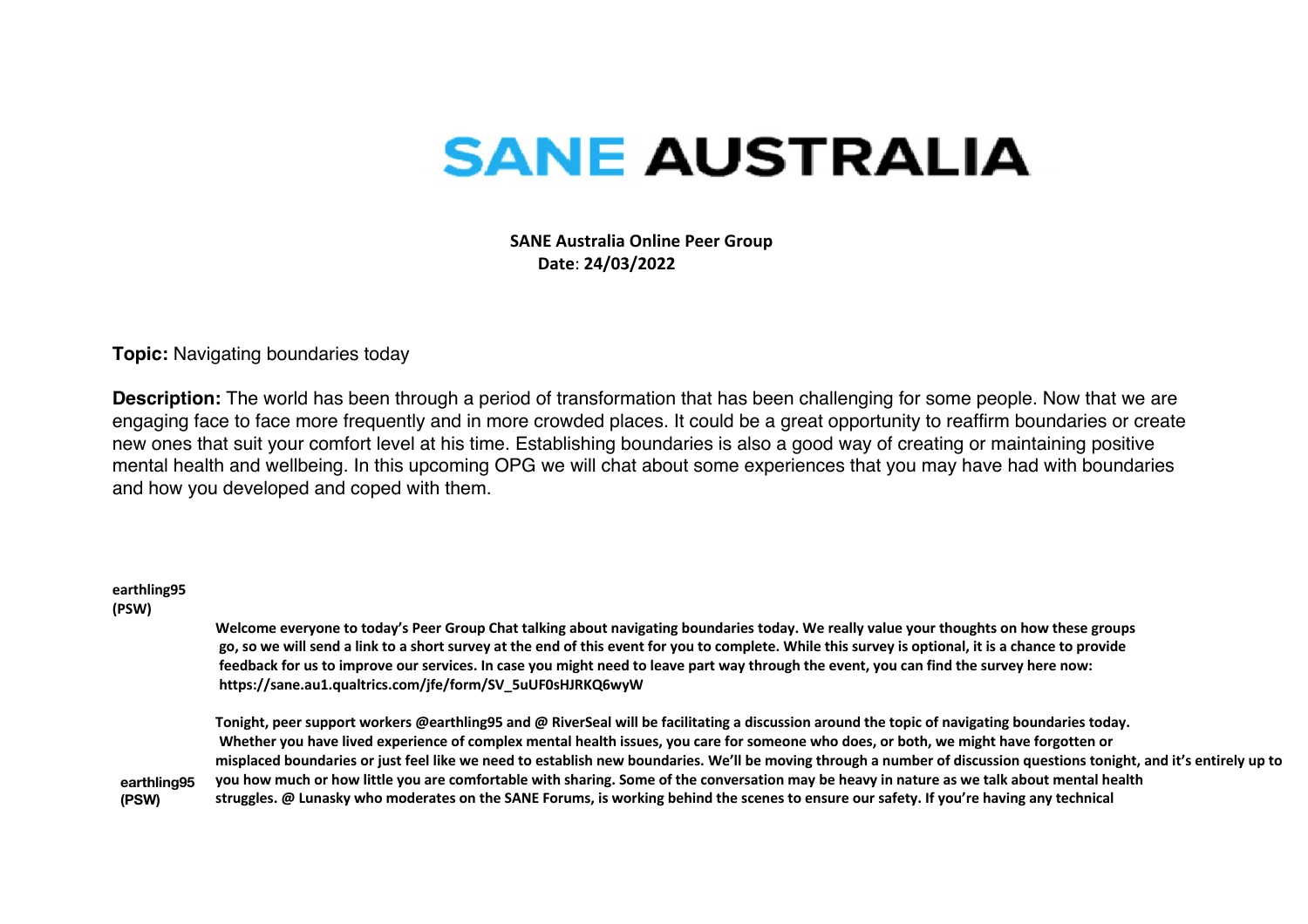|                                     | difficulties, please see our FAQ<br>(https://www.sane.org/peer-support/peer-group-chat/chat-faqs#what-if-i-am-having-a-tough-time-and-need-immediate-support) or<br>message @ Lunasky.                                                                                                                        |
|-------------------------------------|---------------------------------------------------------------------------------------------------------------------------------------------------------------------------------------------------------------------------------------------------------------------------------------------------------------|
| earthling95<br>(PSW)                |                                                                                                                                                                                                                                                                                                               |
| earthling95<br>(PSW)                | We're looking forward to creating a space where we can reflect and learn together and expand our ideas of navigating<br>boundaries today.                                                                                                                                                                     |
| earthling95<br>(PSW)<br>earthling95 | We will be starting the discussion shortly, and will just allow a bit more time for people to log on and join $\bullet$                                                                                                                                                                                       |
| (PSW)                               | Welcome everyone! Feel free to introduce yourselves. I'm earthling 95 :)                                                                                                                                                                                                                                      |
| earthling95<br>(PSW)                | Welcome beth and the magician! :)                                                                                                                                                                                                                                                                             |
| <b>RiverSeal</b><br>(PSW)<br>the    | Hello everyone, welcome to the OPG!!                                                                                                                                                                                                                                                                          |
| magician                            | hello people i didn't realise you were one of the workers earthling?                                                                                                                                                                                                                                          |
| earthling95<br>(PSW)<br>earthling95 | Sorry for the confusion- I am a peer worker :)                                                                                                                                                                                                                                                                |
| (PSW)                               | Welcome Sama333!                                                                                                                                                                                                                                                                                              |
| <b>RiverSeal</b><br>(PSW)           | Hi @the magician                                                                                                                                                                                                                                                                                              |
| earthling95<br>(PSW)<br>the         | To create boundaries we establish a limit or space between us and another person which could be physical or emotional. These are to<br>protect and take care of us which establish a clear line where you begin, and another person ends. What are some common boundaries<br>that we have in our daily lives? |
| magician                            | how many people are we expecting tonight                                                                                                                                                                                                                                                                      |
| <b>RiverSeal</b><br>(PSW)<br>the    | @the magician not to sure but there's usual just a few                                                                                                                                                                                                                                                        |
| magician                            | boundaries around private lives, level of incomes, diagnosis                                                                                                                                                                                                                                                  |
| <b>RiverSeal</b><br>(PSW)           | I've just been on public transport and I feel I have boundaries in public spaces like that. I keep to myself and try and give<br>people space around them.                                                                                                                                                    |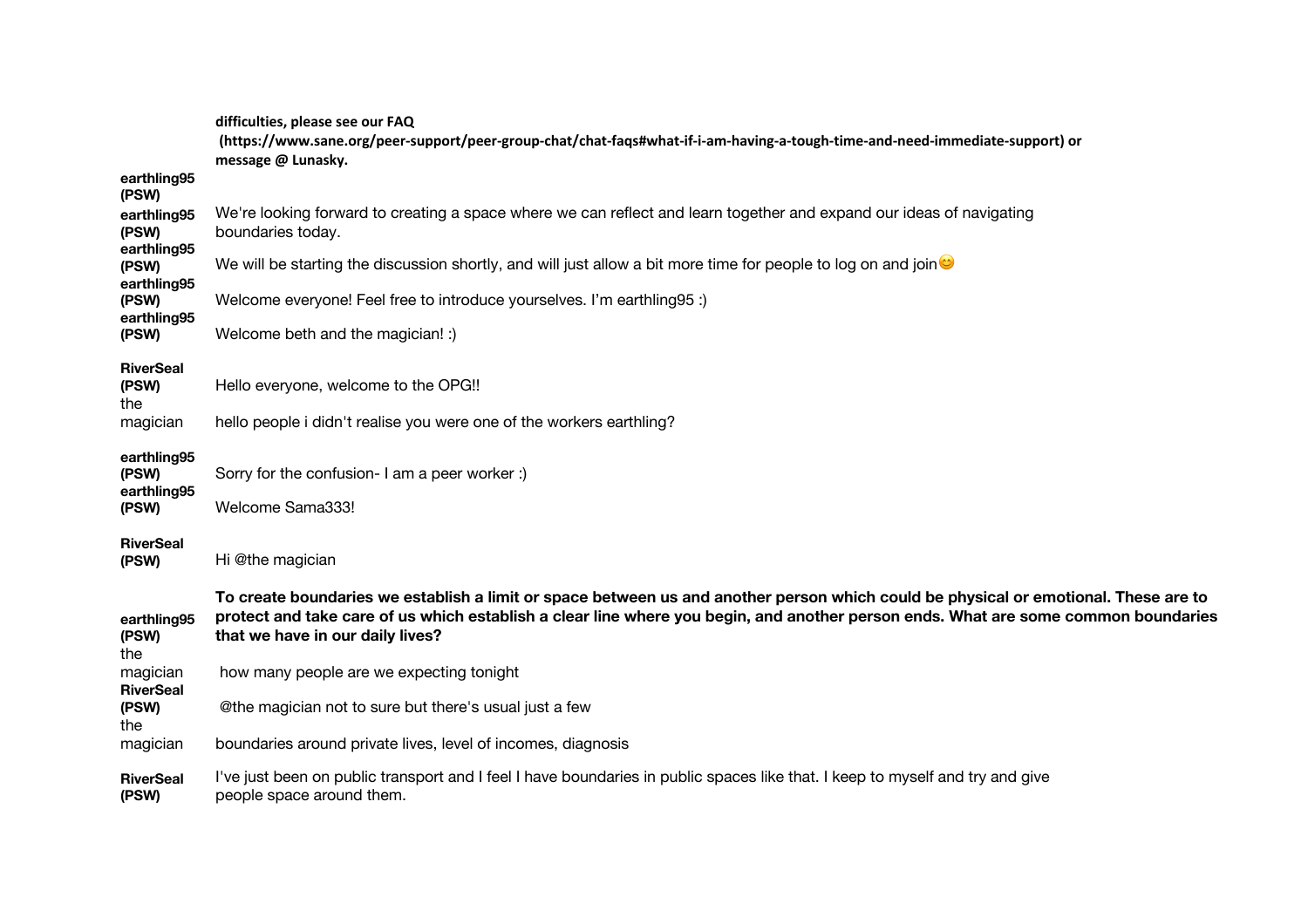| <b>RiverSeal</b><br>(PSW)                    | I have personal bourndaries with people in my buidling too like not getting to friendly but being polite and talkative.                                                                                                                                                       |
|----------------------------------------------|-------------------------------------------------------------------------------------------------------------------------------------------------------------------------------------------------------------------------------------------------------------------------------|
| earthling95<br>(PSW)<br>the                  | I have boundaries with people in general around disrespect. I cannot cope with yelling/screaming so respectful<br>communication is extremely important to me.                                                                                                                 |
| magician<br>the                              | i have a very self made friendly courtyard of units. but its limited what goes on behind doors                                                                                                                                                                                |
| magician                                     | me too i am used to being spoken to in a particular way                                                                                                                                                                                                                       |
| earthling95<br>(PSW)<br>earthling95<br>(PSW) | Respectful and healthy communication is so important!<br>What are some boundaries that you might have established to help you manage and maintain positive mental<br>health?                                                                                                  |
| <b>RiverSeal</b><br>(PSW)                    | @the magician I find it's good to have personal space and keep things a bit private                                                                                                                                                                                           |
| earthling95<br>(PSW)                         | Work life balance is a tough space to navigate, it has taken practice over the last 2 years to stick to a routine that<br>works for me                                                                                                                                        |
| earthling95<br>(PSW)                         | Saying 'no' and choosing my battles helps too.                                                                                                                                                                                                                                |
| <b>RiverSeal</b><br>(PSW)                    | I have boundaries about who I spend time with these days as I only want postitive people in my life rather than feeling like I<br>have to accept everyone                                                                                                                     |
| earthling95<br>(PSW)                         | Welcome @Zoe7 :)                                                                                                                                                                                                                                                              |
| Zoe7<br>the<br>magician                      | Hey @earthling95 (PSW) and all $\bullet$<br>noone should have to answer questions about their finances. nosy people in covid assume youre owning your property when is public<br>housing and want to know how youve survived covid with money, others ask if are on the dole. |
| <b>RiverSeal</b><br>(PSW)                    | Hello @Zoe7                                                                                                                                                                                                                                                                   |
| earthling95<br>(PSW)<br>the                  | Those are fair boundaries :)                                                                                                                                                                                                                                                  |
| magician                                     | hey zoe                                                                                                                                                                                                                                                                       |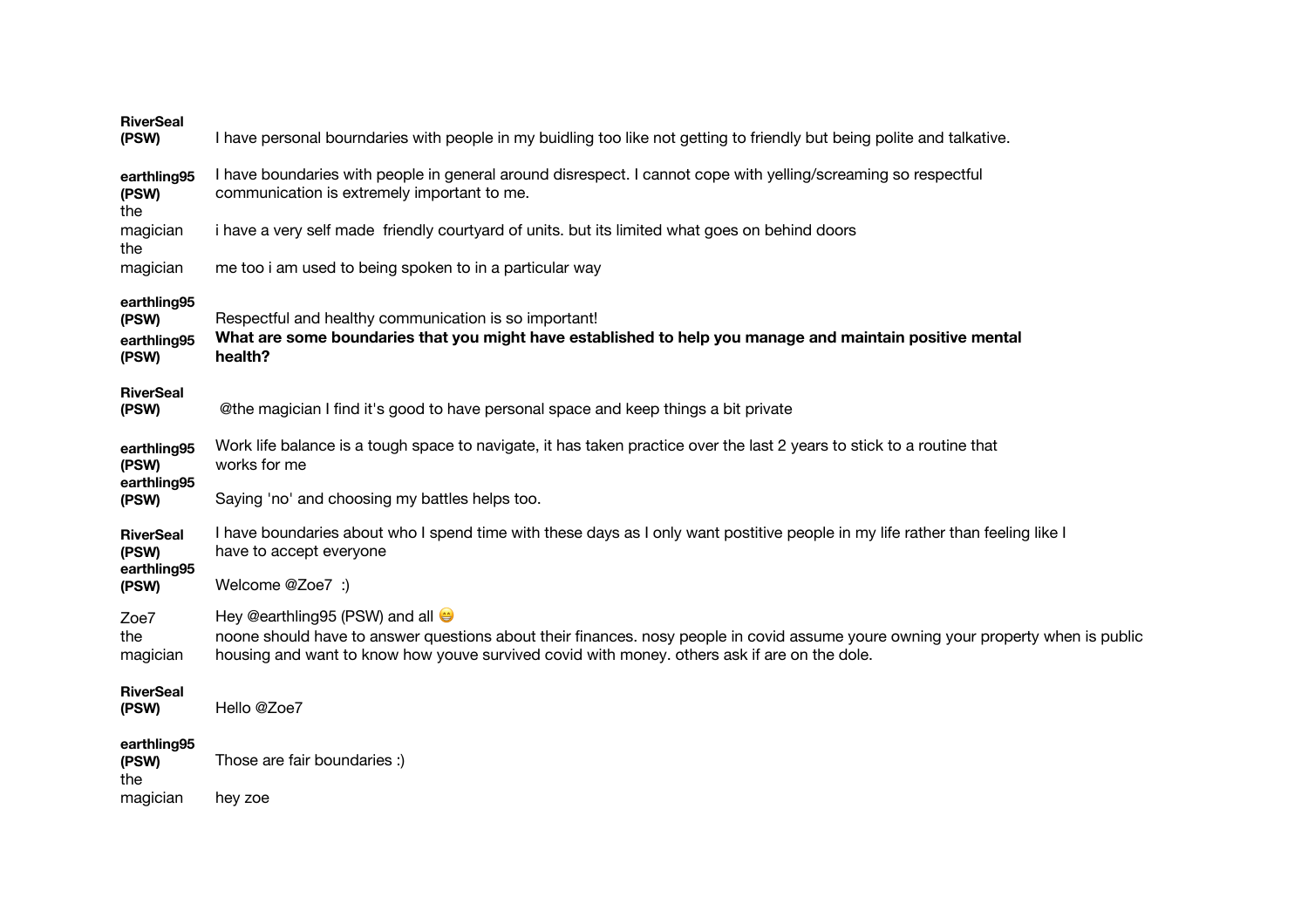| Zoe7<br><b>RiverSeal</b>                 | Hey @RiverSeal (PSW) and @the magician                                                                                                                                                                                                                                                                              |
|------------------------------------------|---------------------------------------------------------------------------------------------------------------------------------------------------------------------------------------------------------------------------------------------------------------------------------------------------------------------|
| (PSW)                                    | @the magician Yeh I deffinately have boundaries about finances too                                                                                                                                                                                                                                                  |
| <b>RiverSeal</b><br>(PSW)<br>the         | @Zoe7 We are just chatting about boudaries we have in place to protect our mental health                                                                                                                                                                                                                            |
| magician                                 | in mental health environments people assume their information's safe and mutual and are prepared to disclose more                                                                                                                                                                                                   |
| Zoe7<br>the                              | I have very firm boundaries on work, home and the forum - compartmentalising each so they do not overlap                                                                                                                                                                                                            |
| magician<br>pinklollipo                  | smart                                                                                                                                                                                                                                                                                                               |
| p15                                      | Good evening everyone                                                                                                                                                                                                                                                                                               |
| earthling95<br>(PSW)                     | compartmentalising- love it!                                                                                                                                                                                                                                                                                        |
| pinklollipo<br>p15                       | For me my boundaries are very strong around gossip and drama I will literally leave the room or just not associate with<br>certain people due to it                                                                                                                                                                 |
| <b>RiverSeal</b><br>(PSW)<br>earthling95 | @the magician sharing your story with mental health professional is a safe place to talk about things                                                                                                                                                                                                               |
| (PSW)<br>earthling95                     | Hello pinklollipop15                                                                                                                                                                                                                                                                                                |
| (PSW)                                    |                                                                                                                                                                                                                                                                                                                     |
| earthling95<br>(PSW)                     | Have you ever had to establish boundaries that were challenged by someone who did not respect them and how did<br>you handle the situation?                                                                                                                                                                         |
| pinklollipo<br>p15                       | Yes I have established boundaries by been very assertive with the person involved if they dont listen I will take myself out<br>of the situation.                                                                                                                                                                   |
| <b>RiverSeal</b><br>(PSW)                | @pinklollipop15 it good to protect yourself if you don't want to talk about certain things with people and that's a good<br>use of boundaries                                                                                                                                                                       |
|                                          | Definitely have in several fields @earthling95 (PSW) I have very firm boundaries with my mother that took a lot of work and a lot of heartache - but the<br>more I laid those boundaries down, the easier it started to become. I also have boundaries around what emails, etc. I reply to after work that are work |
| Zoe7                                     | related.                                                                                                                                                                                                                                                                                                            |
| pinklollipo<br>p15                       | and ive learnt about 'energetic boundaries' so through mindfulness allow myself to not think about the person/situation and<br>just be in the moment                                                                                                                                                                |
| earthling95<br>(PSW)                     | Its such a trial and error process. I wish there was a manual when it comes to boundaries- it's easier said than done just<br>saying "you should have boundaries"                                                                                                                                                   |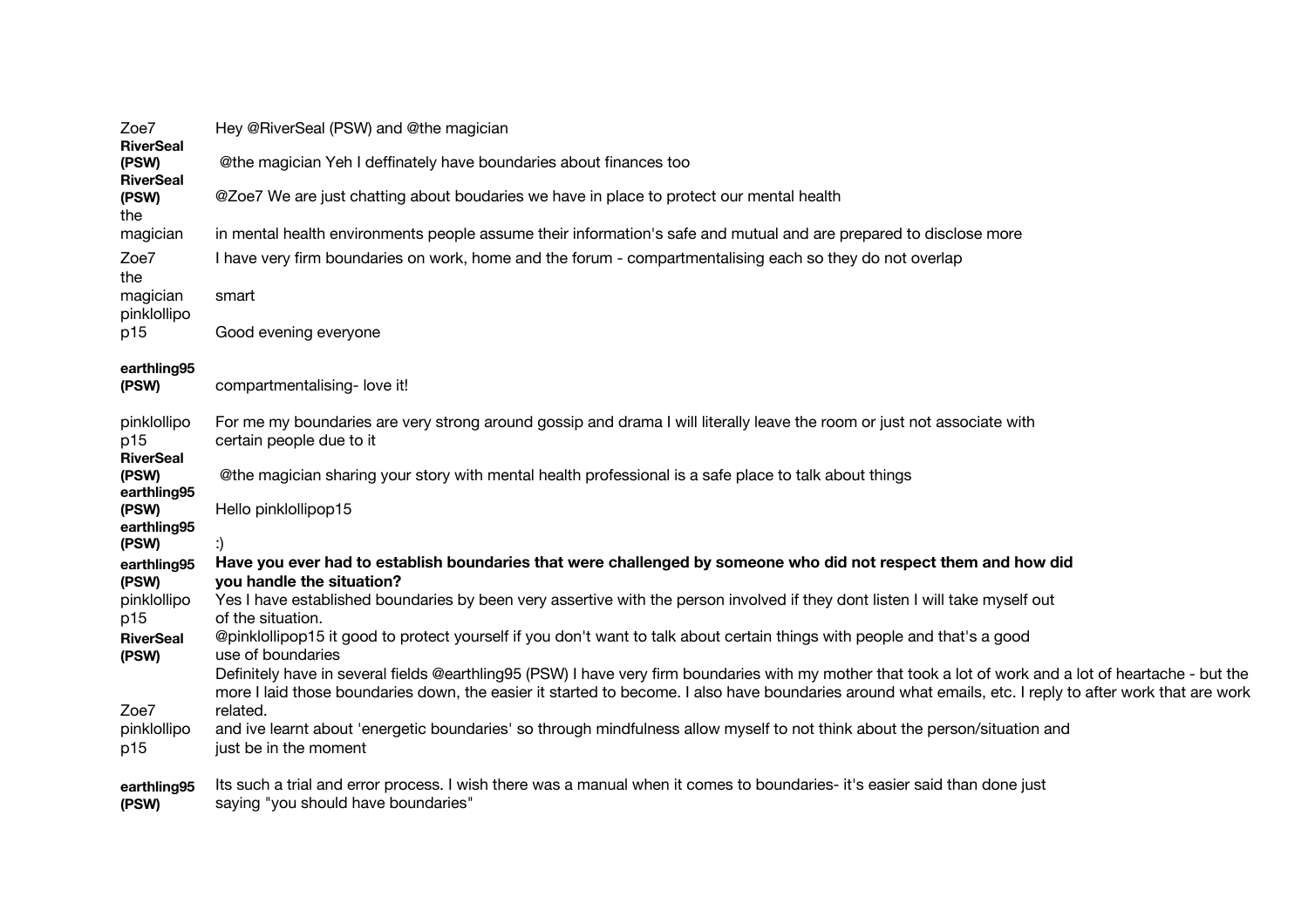| <b>RiverSeal</b><br>(PSW)<br>earthling95<br>(PSW) | @Zoe7 great to have boundarfies about not looking at work staff after hours<br>Having boundaries of steel has helped me. I had an internal narrative that I am 'being harsh'                       |
|---------------------------------------------------|----------------------------------------------------------------------------------------------------------------------------------------------------------------------------------------------------|
| the<br>magician                                   | yes safe. in work backstabbing is a bit highschoolish. in hospital with a kidney infection i had to say to a nurse thats a bit to<br>much insensitivity for me to tolerate. her patient etiquette. |
| Zoe7                                              | Boundaries are not being harsh @earthling95 (PSW) They are there (or put in place) so everyone is on the same page and<br>you can feel protected                                                   |
| earthling95<br>(PSW)<br>Sarububu                  | So true @Zoe7. Not being critical towards myself is also a boundary in progress haha!<br>hello. I'm ian, new here                                                                                  |
| earthling95<br>(PSW)<br>earthling95<br>(PSW)      | Hello lan :)<br>Have you ever had an experience where boundaries you had established prevented you from doing something<br>that could have put you at risk?                                        |
| Zoe7<br><b>RiverSeal</b><br>(PSW)                 | LOL @earthling95 (PSW) A work in progress is still a step forward.<br>@the magician It can be hard when professional people not meet your expectations                                             |
| Shaz <sub>51</sub>                                | Hello @earthling95 (PSW)                                                                                                                                                                           |
| earthling95<br>(PSW)<br><b>RiverSeal</b>          | Welcome @Shaz51:)<br>Hello @Shaz51                                                                                                                                                                 |
| (PSW)<br>Shaz <sub>51</sub><br>Zoe7               | Hello @RiverSeal (PSW)<br>I am not sure I understand that question @earthling95 (PSW) Do you mean they have stopped you doing something OR<br>put you at risk?                                     |
| Sarububu<br>RiverSeal<br>(PSW)                    | I'm still on progress. Got still up and down<br>@Zoe7 It's about when you where protected bu boundaries that you had in place or put in place to protect you from<br>risk                          |
| earthling95<br>(PSW)                              | Taking it one step at a time is also a healthy boundary to have:)                                                                                                                                  |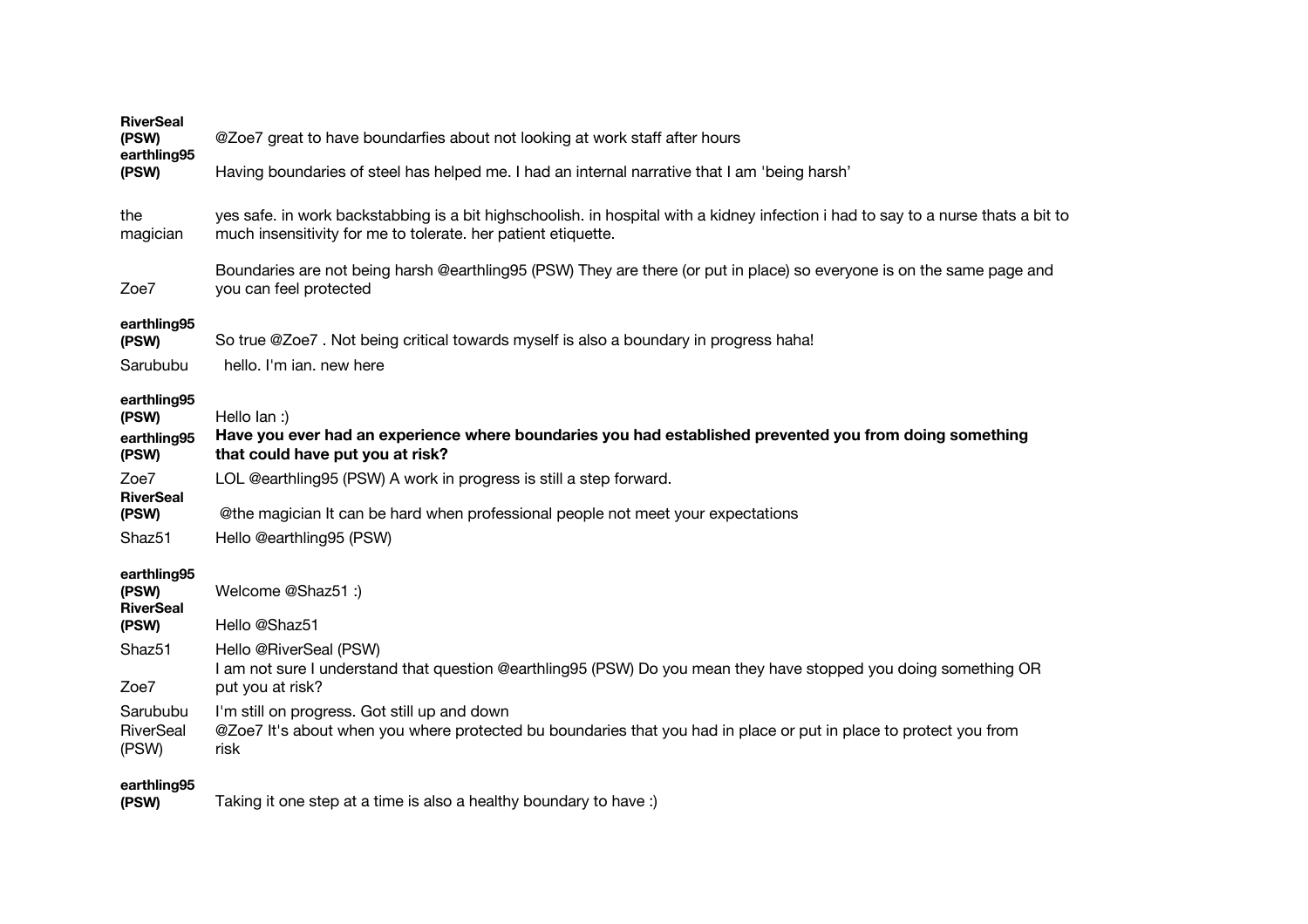| pinklollipo<br>p15                                                   | umm no                                                                                                                                                                                                                                                                                                                      |
|----------------------------------------------------------------------|-----------------------------------------------------------------------------------------------------------------------------------------------------------------------------------------------------------------------------------------------------------------------------------------------------------------------------|
| Sarububu                                                             | honestly im really tired trying                                                                                                                                                                                                                                                                                             |
| <b>RiverSeal</b><br>(PSW)<br>the                                     | Boundaries I have had in place that protected me are not talking about my mental health until I get close to someone not<br>when I just meet them say in a social situation.                                                                                                                                                |
| magician                                                             | having a clear understanding of how far youre willing to go when with someone intimately                                                                                                                                                                                                                                    |
| earthling95<br>(PSW)<br>Zoe7                                         | I hear you. It can be exhausting @Sarububu<br>Similar boundaries to you @RiverSeal (PSW) but along with that is I am very private anyway and often listen more than talk but<br>if it helps the other person I will share some of myself                                                                                    |
| Sarububu                                                             | what i did. i withdrawn myself for 1 year and a half now.                                                                                                                                                                                                                                                                   |
| <b>RiverSeal</b><br>(PSW)<br>the<br>magician                         | @the magician that's true<br>how far are willing to get involved j helping someone else's problem                                                                                                                                                                                                                           |
| Sarububu                                                             | i withdrawn myself socially.                                                                                                                                                                                                                                                                                                |
| <b>RiverSeal</b><br>(PSW)<br>earthling95<br>(PSW)<br>the<br>magician | @Zoe7 It's good to be able to read people to see whether you share or what you share<br>'Not my circus, not my monkeys'<br>its hard after being withdrawn for a while to know how much to trust                                                                                                                             |
| Zoe7<br><b>RiverSeal</b><br>(PSW)<br><b>RiverSeal</b><br>(PSW)       | I suppose it is not really a boundary @RiverSeal (PSW) because I only share what is pertinent to the conversation/situation if I feel it will<br>help with that connection at the time - sometimes saying nothing but just listening is just as effective<br>@Zoe7 Very true<br>@Zoe7 Silence is an effective tool at times |
| earthling95<br>(PSW)                                                 | I have boundaries with my friends around "giving advice". Sometimes I just want to feel heard. I find it helpful to<br>communicate the same.                                                                                                                                                                                |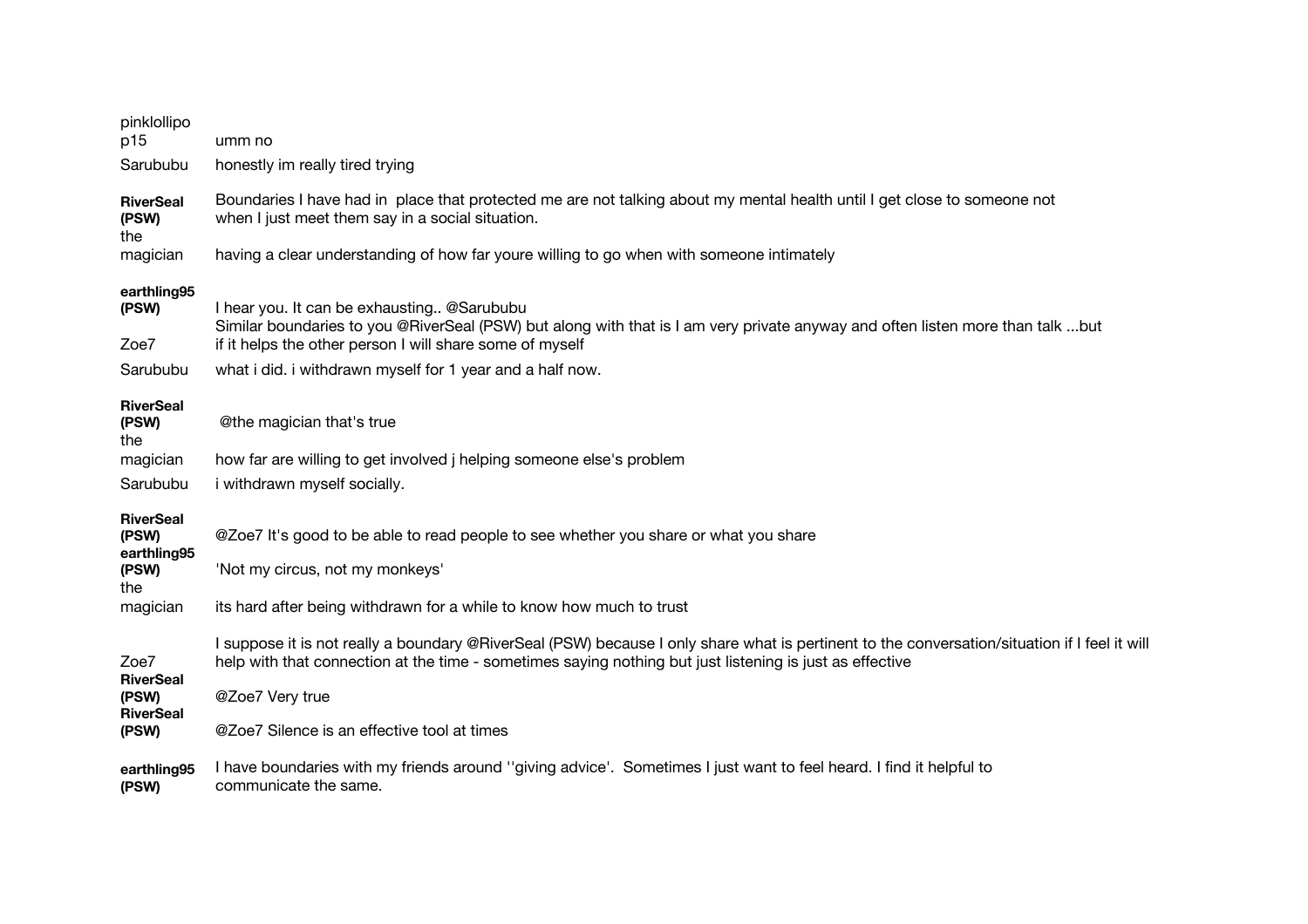| Zoe7<br>earthling95                   | @the magician I tend to err on the side of caution with regards to trust - if you are not sure then say nothing                                                                                                                                                                                                                                                                                 |
|---------------------------------------|-------------------------------------------------------------------------------------------------------------------------------------------------------------------------------------------------------------------------------------------------------------------------------------------------------------------------------------------------------------------------------------------------|
| (PSW)<br><b>RiverSeal</b>             | I am learning so much from you all today :)                                                                                                                                                                                                                                                                                                                                                     |
| (PSW)                                 | @Zoe7 trust is a good thing to have boudaries around                                                                                                                                                                                                                                                                                                                                            |
| Zoe7<br>the                           | Hey @Shaz51                                                                                                                                                                                                                                                                                                                                                                                     |
| magician                              | its nice knowing how much and to whom you can say things                                                                                                                                                                                                                                                                                                                                        |
| earthling95<br>(PSW)                  | Have you ever had to reassess a boundary that you had in place due to a change in a situation that was out of<br>your control?                                                                                                                                                                                                                                                                  |
| Zoe7<br>earthling95                   | It is @RiverSeal (PSW) I believe a very common issue with so many with a MI is trust - whether that be with those close to us, work colleagues,<br>professionals, etc. but once you find a team around you that you do have trust in it certainly makes the way forward possible.                                                                                                               |
| (PSW)                                 | " certainly makes the way forward possible." love that @Zoe7                                                                                                                                                                                                                                                                                                                                    |
| Sarububu                              | Thank you so much guys for welcoming me here. im trying to reach out.                                                                                                                                                                                                                                                                                                                           |
| earthling95<br>(PSW)                  | Thank you for your courage and vulnerability @Sarububu we are so happy to have you here :)                                                                                                                                                                                                                                                                                                      |
| Zoe7<br><b>RiverSeal</b>              | Absolutely @earthling95 (PSW) Have to constantly re-asses and change boundaries with the ever increasing demands of the job but have actually<br>become better at that (and more accepting of those things that we cannot control) in order to do that - took a long time and A LOT of practice<br>though.                                                                                      |
| (PSW)                                 | @Zoe7 Sure does and it feels good to trust people especially with your mental health                                                                                                                                                                                                                                                                                                            |
| Zoe7<br>the<br>magician               | @Sarububu You have shown great strength to reach out here.<br>ive had a lot of manipulative friends who only ask personal info and try to dig and analyse your emotions when dont want<br>to share                                                                                                                                                                                              |
| earthling95<br>(PSW)                  | Boundaries definitely change with timeI personally don't think I have had one straight forward boundary that worked for every<br>situation. Re-assessing them can be strenuous but also one of the most kindest things we can do for ourselves and others.<br>It is vital to recovery in all it's forms @RiverSeal (PSW) Being able to trust your team to both make the right decisions for you |
| Zoe7<br>the                           | as well as include you is key I feel                                                                                                                                                                                                                                                                                                                                                            |
| magician<br><b>RiverSeal</b><br>(PSW) | but its great when you find a place that has "your people"<br>I recently had to reassess my boundaries in a educational setting about what I'm willing to share to keep me feeling<br>protected about my mental health                                                                                                                                                                          |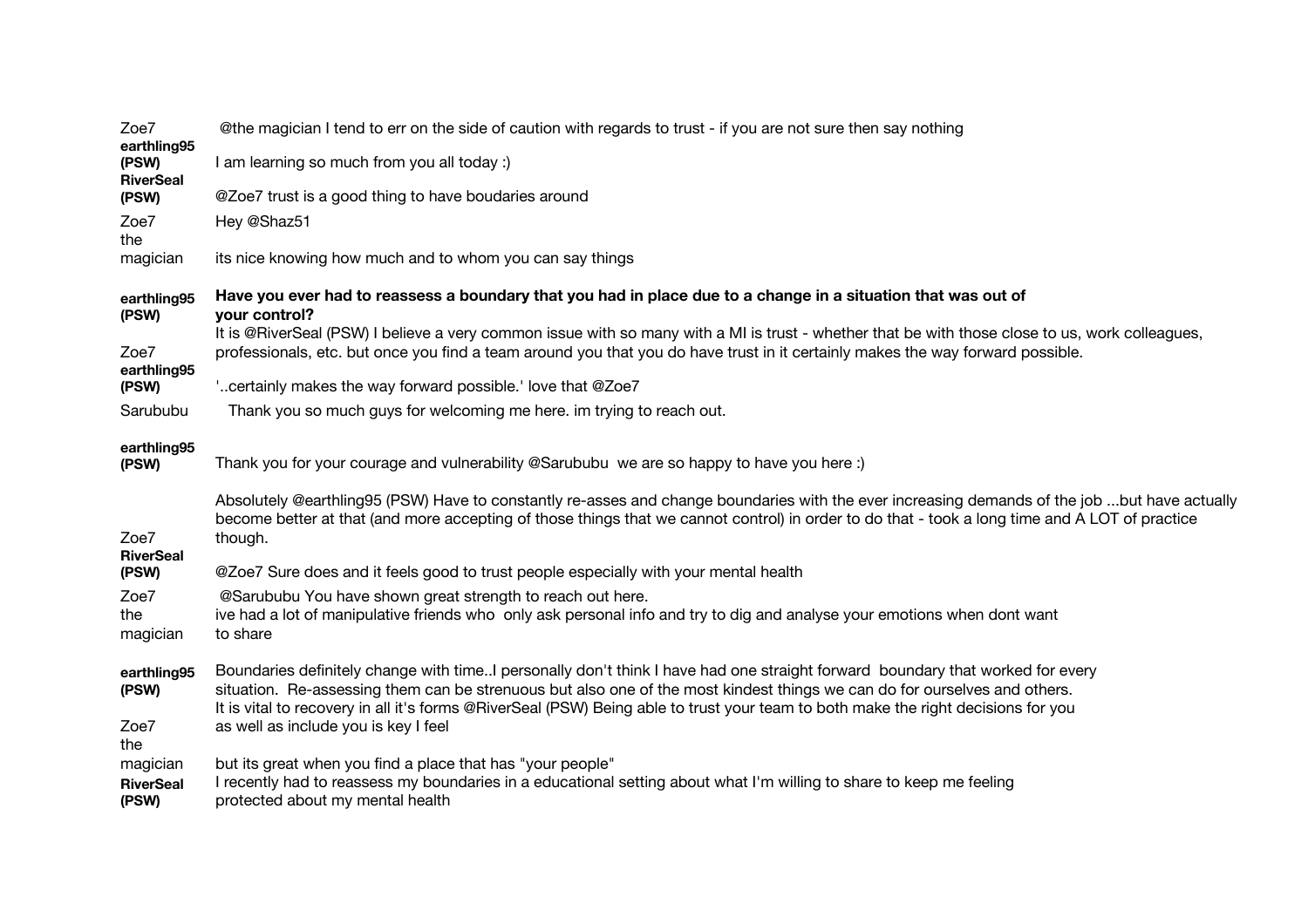| earthling95                 |                                                                                                                                                                 |
|-----------------------------|-----------------------------------------------------------------------------------------------------------------------------------------------------------------|
| (PSW)                       | Sorry to hear the magician. That can feel very intrusive.                                                                                                       |
| Sarububu                    | @zoe7 i already lost al to of friends that i thought were my friends. I'm thankful there is something like this that i can talk<br>and understand my situation. |
| Shaz <sub>51</sub>          | Tricky at times @earthling95 (PSW)                                                                                                                              |
| the                         |                                                                                                                                                                 |
| magician                    | its not everyone's need to know either                                                                                                                          |
| Zoe7<br><b>RiverSeal</b>    | I would love to see you on the forums then @Sarububu where we can all help to support you more                                                                  |
| (PSW)                       | @Sarububu It's a great online community to share your experiences and connect with other people here at Sane                                                    |
| Sarububu                    | Thanks Zoe7                                                                                                                                                     |
| Shaz <sub>51</sub>          | Yes @Sarububu, love to chat with you on the forum                                                                                                               |
| Zoe7                        | Tag me on the forums @Sarububu - same username on there for me and happy to connect with you more.                                                              |
| Sarububu                    | <b>Thanks Shaz51</b>                                                                                                                                            |
| earthling95                 | We also encourage you to reach to our peer support team at SANE Sarububu :) it can be helpful speaking to someone who                                           |
| (PSW)                       | has been through similar struggles. You can email us at peersupportteam@sane.org :)                                                                             |
| Shaz51                      | Every true @RiverSeal (PSW)                                                                                                                                     |
| Sarububu                    | Thank you so much guys.                                                                                                                                         |
| earthling95<br>(PSW)<br>the | Thank you for making this OPG such a supportive space- it is indeed heart warming.                                                                              |
| magician                    | what sort of things happen at the forums?                                                                                                                       |
| Zoe7                        | CCearthling 95 (PSW)                                                                                                                                            |
|                             | @the magician Conversations like this, plus social spaces and many that 'get it' - it is a great place to talk with those that are                              |
| Zoe7                        | in or have been in similar positions                                                                                                                            |
| Shaz51<br>the               | @the magician, support, encouragement on the forum                                                                                                              |
| magician                    | is it face to face?                                                                                                                                             |
| earthling95<br>(PSW)        | It's online :)                                                                                                                                                  |
|                             | Thank you so much guys. I have to go to bed early. I have a 1030 appointment in Southcoast private in wollongong                                                |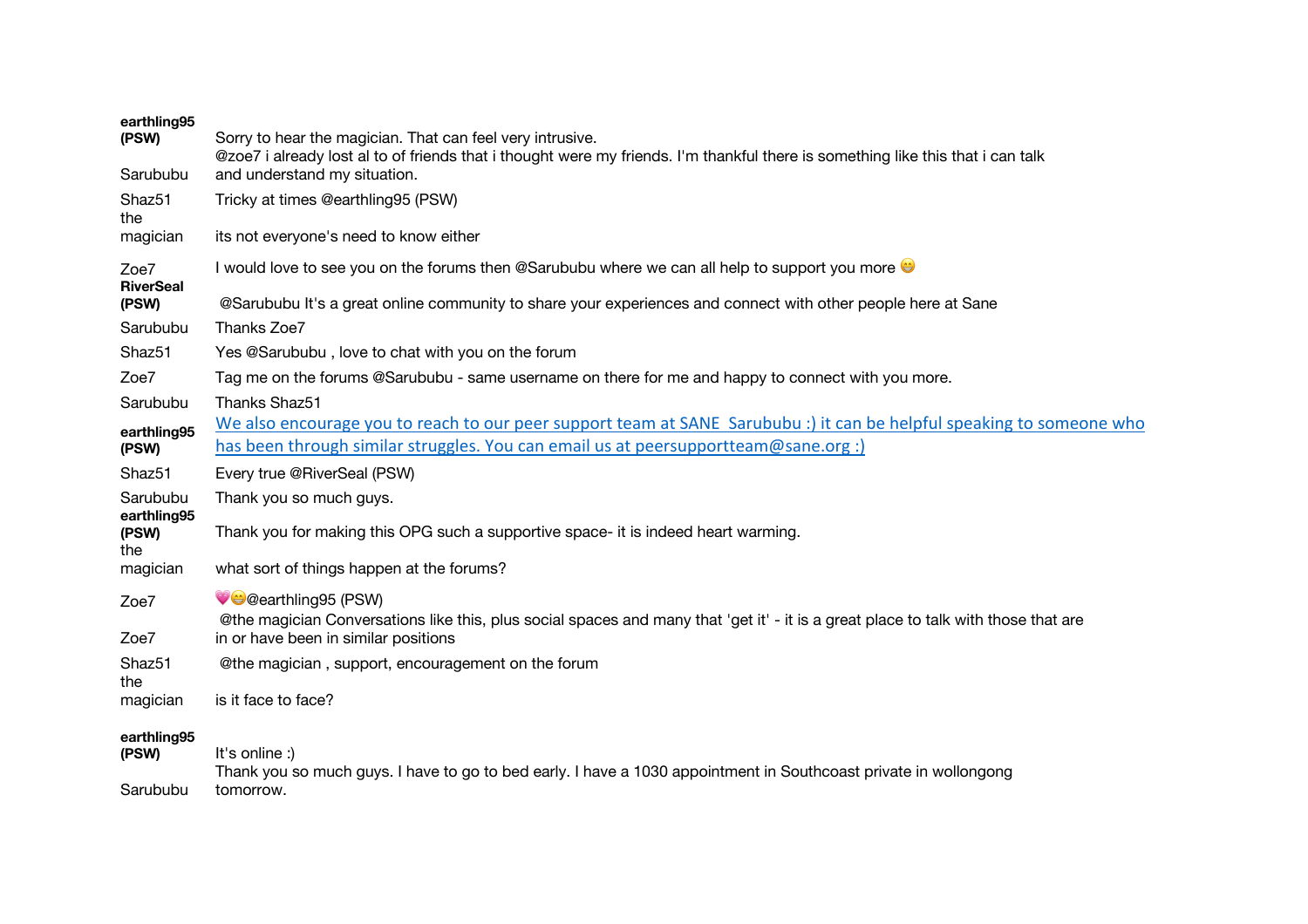| <b>RiverSeal</b>                             | @the magician You can post about what is going on for you in the moment or you can get involved with already existing disussion                                   |
|----------------------------------------------|-------------------------------------------------------------------------------------------------------------------------------------------------------------------|
| (PSW)                                        | and there's heaps of topics to choose from. https://saneforums.org/t5/Lived-Experience-Forum/ct-p/lived-experience-forum                                          |
| Zoe7<br>the                                  | @the magician and anonymous                                                                                                                                       |
| magician<br><b>RiverSeal</b>                 | ta                                                                                                                                                                |
| (PSW)                                        | @Sarububu Thank you for joining us here tonight                                                                                                                   |
| earthling95                                  | Good luck Sarububu and we are so grateful that you joined our OPG tonight. Take good care of yourself :) you deserve it! We                                       |
| (PSW)                                        | hope to see you on the forums                                                                                                                                     |
| earthling95<br>(PSW)<br>earthling95<br>(PSW) | How can you recognise experiences that are affecting you negatively and establish boundaries to prevent them<br>from happening again?                             |
| Sarububu                                     | thanks guys. goodnight.                                                                                                                                           |
|                                              |                                                                                                                                                                   |
| Zoe7<br>the                                  | I 'feel' those things happening and look at ways I can adjust my boundaries to hopefully alleviate them                                                           |
| magician<br>earthling95                      | pre prepared answers and limited to available behaviours wish to express                                                                                          |
| (PSW)<br>the                                 | The biggest sign for me can be having a visceral reaction. I hear you Zoe7.                                                                                       |
| magician                                     | only committing yourself so far                                                                                                                                   |
| <b>RiverSeal</b><br>(PSW)<br>the             | I recognise how I feel and if I don't feel great about something I don't want it to happen again. I usually feel it in my<br>emotions or sometimes I get anxious. |
| magician<br>earthling95                      | i sort it out internally if im ok with the answers i give myself in a situation am less bothered                                                                  |
| (PSW)<br>earthling95                         | that's a great strategy the magician :)                                                                                                                           |
| (PSW)                                        | Welcome tyme :)                                                                                                                                                   |
| <b>RiverSeal</b><br>(PSW)                    | If I felt uncomfortable with people I wouldn't put my self in a situation like that again so I would establish a boundary to<br>protect me                        |
| Shaz51                                       | Very true @RiverSeal (PSW), same here                                                                                                                             |
| <b>RiverSeal</b><br>(PSW)                    | @the magician it's great otthink about things internally before you speak or act                                                                                  |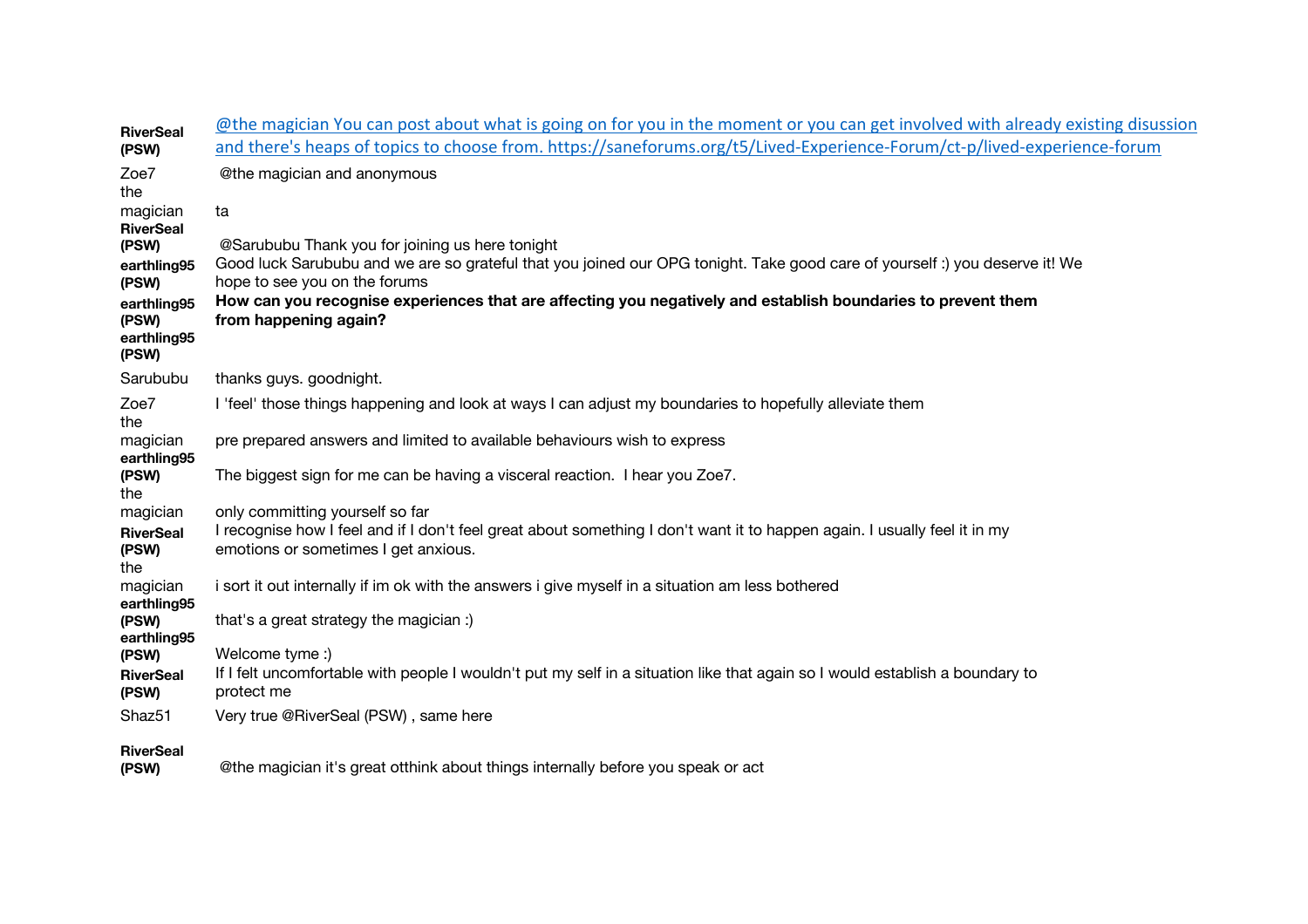| earthling95<br>(PSW)<br>the                  | I used to struggle with expressing my needs. Verbalising it and actually saying it out loud that 'this is making me<br>uncomfortable' has helped :)                                                                                                                                                                                                                                                           |
|----------------------------------------------|---------------------------------------------------------------------------------------------------------------------------------------------------------------------------------------------------------------------------------------------------------------------------------------------------------------------------------------------------------------------------------------------------------------|
| magician                                     | positive assertiveness!                                                                                                                                                                                                                                                                                                                                                                                       |
| earthling95<br>(PSW)                         | I would usually squash down my feelings and try to run away from them. I would associate being assertive as being 'arrogant'.<br>Deconstructing these narratives have taken a while :)                                                                                                                                                                                                                        |
| <b>RiverSeal</b><br>(PSW)                    | I recently had an experience where I had to assert myself to protect myself and I am not used to that and having choice. But I feel that<br>it was the best thing for me and I feel that I have grown from the experience.                                                                                                                                                                                    |
| the                                          |                                                                                                                                                                                                                                                                                                                                                                                                               |
| magician<br>earthling95                      | being clear with what you want can lessen having to nag also                                                                                                                                                                                                                                                                                                                                                  |
| (PSW)                                        | Crisp and concise boundaries!                                                                                                                                                                                                                                                                                                                                                                                 |
| earthling95<br>(PSW)<br>the                  | Do you think boundaries for different people in your life are going to be the same or how might they differ for<br>different people?                                                                                                                                                                                                                                                                          |
| magician<br><b>RiverSeal</b>                 | people see you coming and know not to bother/mess with you haha older and wiser                                                                                                                                                                                                                                                                                                                               |
| (PSW)                                        | I definately have different boundaries for family and close friends and even those differ too<br>My boundaries are very different for different people and different circumstances. I share more with my team than anyone and keep myself to myself<br>mostly with work. Family are another matter entirely - knowing there is not much use 'talking' to them is in-fact one of my boundaries as it stops the |
| Zoe7                                         | heartache of being shut down                                                                                                                                                                                                                                                                                                                                                                                  |
| earthling95<br>(PSW)                         | the magician that sounded like something from a rap song haha love it! Zoe7- 'stops the heartache of being shut down'<br>I feel you!                                                                                                                                                                                                                                                                          |
| the                                          |                                                                                                                                                                                                                                                                                                                                                                                                               |
| magician<br><b>RiverSeal</b><br>(PSW)<br>the | im very close to family non invasive friendly to neighbours but have found real people to share with at outdoors inc.<br>@Zoe7 Sometimes family can be really hard to connect with and can cause heartache so good that you recognise that and<br>have your boudnaries in place                                                                                                                               |
| magician                                     | my relationship with family is far better now i am on good treatment and live independently.                                                                                                                                                                                                                                                                                                                  |
| tyme (PSW)                                   | Agree @the magician! Me too!                                                                                                                                                                                                                                                                                                                                                                                  |
| <b>RiverSeal</b><br>(PSW)                    | @the magician Living inependently is a great thing for your recovery and really glad to you are receiving good<br>treatment                                                                                                                                                                                                                                                                                   |
| earthling95                                  |                                                                                                                                                                                                                                                                                                                                                                                                               |
| (PSW)<br>the                                 | Definitely. Sometimes its healthy to love people from a distance :)<br>i think my family appreciate that i quit cigarettes 4 years ago after our dad died lung cancer at 8. its solved so many other                                                                                                                                                                                                          |
| magician<br><b>RiverSeal</b>                 | rehabilitation problems.                                                                                                                                                                                                                                                                                                                                                                                      |
| (PSW)                                        | @the magician Quiting is really challenging so that's great you have managed to make your health a priority                                                                                                                                                                                                                                                                                                   |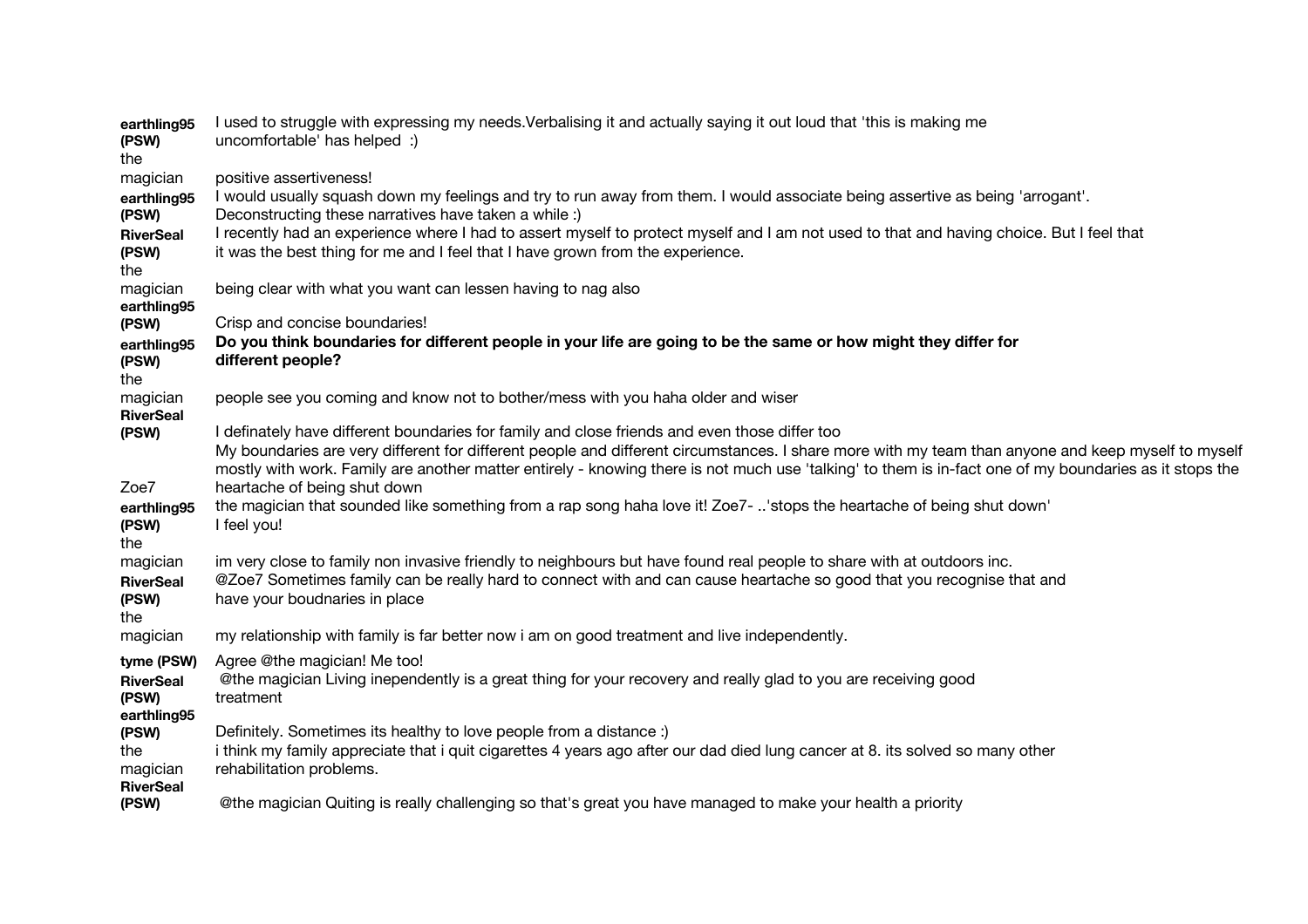| earthling95<br>(PSW)<br>earthling95<br>(PSW) | Sorry to hear the magician. Good on you for putting yourself first and making your health a priority!<br>Have you learned anything helpful from others' experiences here tonight that you might be able to apply in your own<br>life? If yes, what did you learn?                                 |
|----------------------------------------------|---------------------------------------------------------------------------------------------------------------------------------------------------------------------------------------------------------------------------------------------------------------------------------------------------|
| Zoe7<br>the                                  | Haven't really learned anything but hope to connect further on the forums with @the magician and @Sarububu                                                                                                                                                                                        |
| magician<br><b>RiverSeal</b><br>(PSW)<br>the | different boundaries for different spaces. being able to not disclose confidently.<br>I picked up that everyone has a good sense of their boundaries and have boundaries in place to protect themselves. Great to<br>see and that you are able to share those experiences here.                   |
| magician<br>earthling95                      | to tell people when they are being nosy!                                                                                                                                                                                                                                                          |
| (PSW)<br><b>RiverSeal</b>                    | boundaries- always under construction!                                                                                                                                                                                                                                                            |
| (PSW)<br>earthling95<br>(PSW)                | @the magician Yes and that is a good one too!!<br>Tonight's topic may have brought up some heavy feelings as we talked about how boundaries have affected you personally or<br>how you need to establish them. Would some self-care be helpful for you after we finish? If so, what might you do? |
| Zoe7<br><b>RiverSeal</b>                     | Back to work as usual for me @earthling95 (PSW)                                                                                                                                                                                                                                                   |
| (PSW)<br>the                                 | I'm cooking dinner after I relax on the couch for a bit                                                                                                                                                                                                                                           |
| magician<br>earthling95                      | caffeinate as have a stack of reading to do. but have a booked chat with mum.                                                                                                                                                                                                                     |
| (PSW)<br>earthling95                         | I hear ya @Zoe7 - back to work :( will definitely try to sleep early and avoid doomscrolling.                                                                                                                                                                                                     |
| (PSW)                                        | That's sweet @the magician hope you have a wholesome chat with your mum :)                                                                                                                                                                                                                        |
| Zoe7<br>the                                  | Hope to catch some of the soccer @earthling95 (PSW) but think I will be in bed earlyish too                                                                                                                                                                                                       |
| magician<br><b>RiverSeal</b>                 | see you next week people thanks for the chat.:stuck_out_tongue_winking_eye:                                                                                                                                                                                                                       |
| (PSW)<br>earthling95                         | @the magician Thank you for a great night and see you another time                                                                                                                                                                                                                                |
| (PSW)                                        | Thank you so much everyone- take care of yourself : cherry_blossom:                                                                                                                                                                                                                               |
| earthling95<br>(PSW)<br><b>RiverSeal</b>     | goodnight :)                                                                                                                                                                                                                                                                                      |
| (PSW)                                        | @Zoe7 Watching the soccer can be great, enjoy it!!                                                                                                                                                                                                                                                |